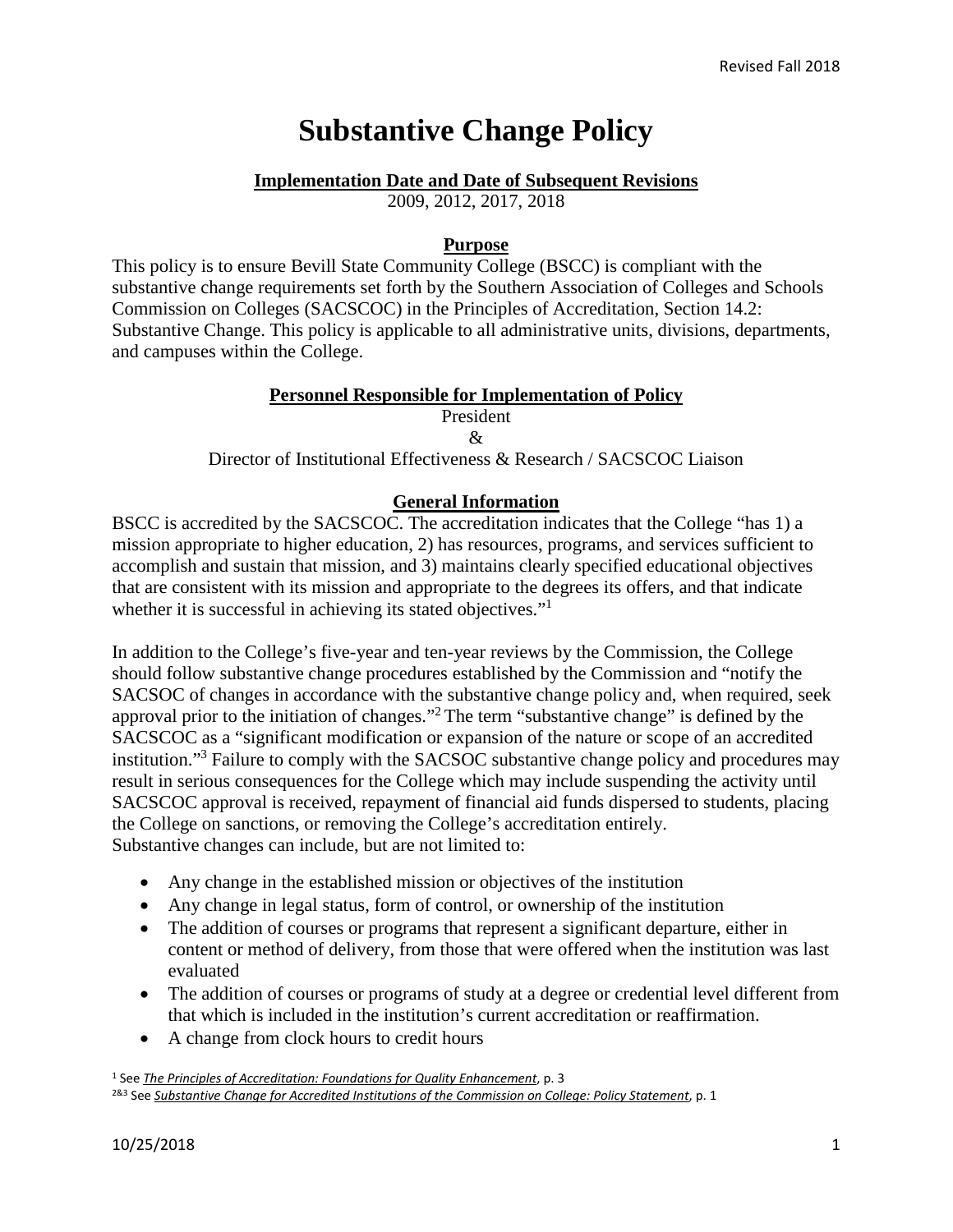- A substantial increase in the number of clock or credit hours awarded for successful completion of a program
- The establishment of an additional location geographically apart from the main campus at which the institution offers at least 50% of an educational program.
- The establishment of a branch campus
- Closing a program, off-campus site, branch campus or institution
- Entering into a collaborative academic arrangement that includes only the initiation of a dual or joint academic program with another institution
- Acquiring another institution or a program or location of another institution
- Adding a permanent location at a site where the institution is conducting a teach-out program for a closed institution
- Entering into a contract by which an entity not eligible for Title IV funding offers 25% or more of one or more of the accredited institution's programs

Certain substantive changes require prior notification to the SACSCOC. Other substantive changes require submission of a substantive change prospectus prior to implementation of the substantive change. A substantive change may also require on-site committee reviews by the SACSCOC. In consultation with the SACSCOC policies and staff members, the Accreditation Liaison determines the applicability of the SACSCOC Substantive Change policy to the activities described above.

## **Policy & Procedures for Monitoring and Reporting Changes**

The College is dedicated to the expansion of academic opportunities that support the overall mission of the College through the development and offering of programs and courses offered off-site or by electronic means. BSCC has developed procedures to ensure that all divisions and units of the College monitor and respond accordingly to any proposed changes at the institution that constitutes a substantive change under the SACSCOC substantive change policy. Before developing or delivering courses off-site, electronically, or for a new program and program level, closing a program, and/or entering into a contract or consortial agreement for instruction, please consult these procedures. The BSCC Substantive Change Policy and Implementation Checklist is published on the College's website or can be obtained by contacting the Accreditation Liaison.

In addition, the Accreditation Liaison will share the College's policy and any changes to the policy, as needed, with College administrators during President Cabinet meetings which include senior level administrators, Academic Council meetings that involve divisional deans, and/or Strategic Planning meetings that include a variety of personnel from directors of departments, academic division chairs, and senior level administrators. This policy is reviewed annually at the College's Planning Summit.

Depending on the nature of the substantive change, it must be reported to the SACSCOC for notification and approval in a timely manner. All submissions will be coordinated through the College's SACSCOC Accreditation Liaison. Beginning Spring 2017, all substantive changes that require a submission of a prospectus for review and approval must be received at the SACSCOC by January 1 for fall implementation or July 1 for spring implementation. Therefore, the